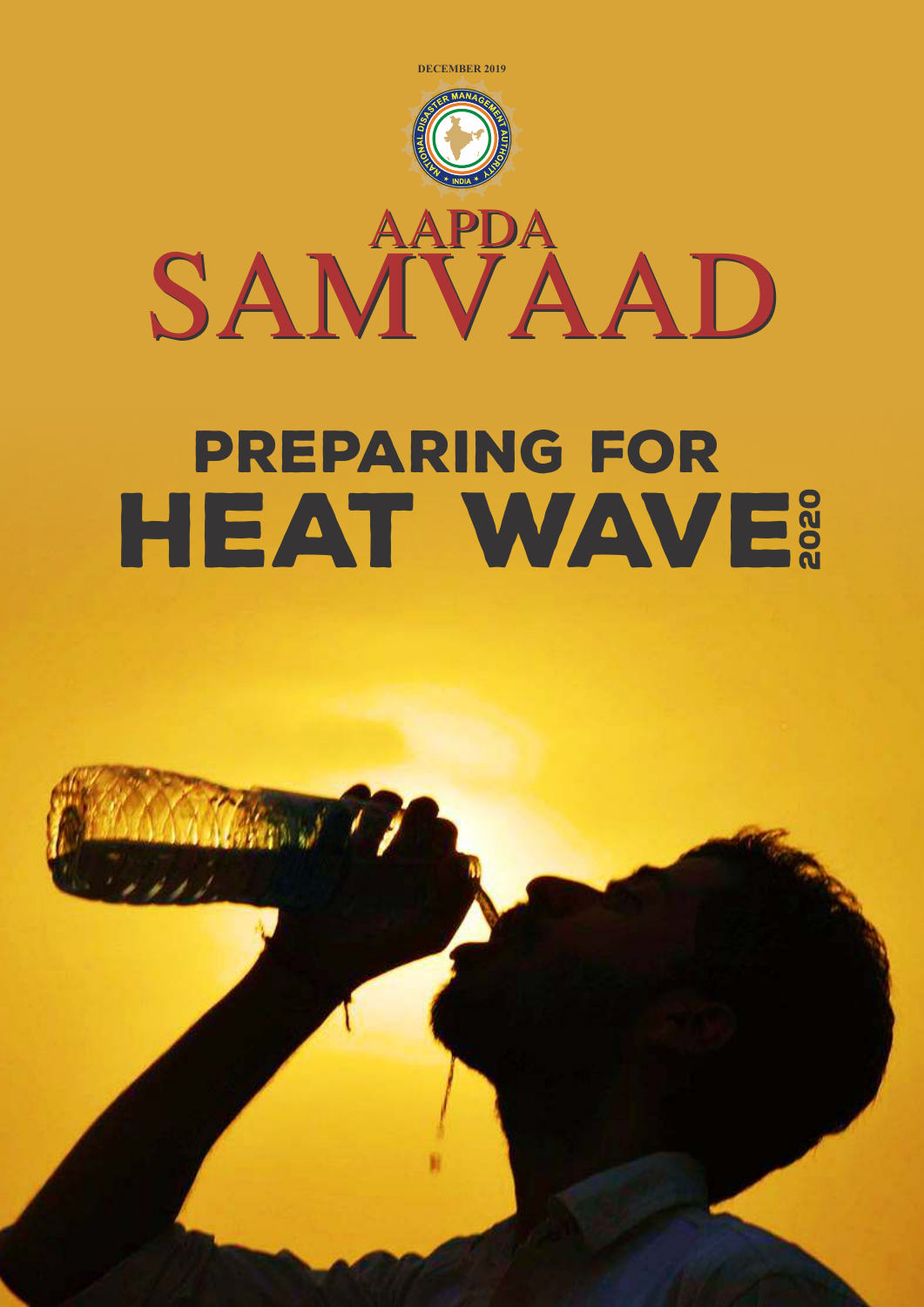### IN THE NEWS



#### **Maldivian delegation visits NDMA**

NDMA officials on November 28, 2019 met a delegation from Maldives. The visit was a part of the Third Training Programme for civil servants of Maldives organised by the National Centre for Good Governance, Mussoorie, from November 18-30, 2019.

The Programme aims to integrate cross-country experiences and best practices in field administration. It is led by the Ministry of External Affairs, Govt. of India.

NDMAmade a presentation on the global trends in disasters, India's institutional mechanism for DRR and the functioning of the Authority. The presentation also covered the various projects being implemented by NDMA with effective community participation such as the National Cyclone Risk Mitigation Project (NCRMP), National School Safety Programme (NSSP) and other Capacity Building projects.

Maldives is one of the most vulnerable countries to the increasing impact of climate change and sea level rise. Hazards common to both India and Maldives such as Tsunami and Forest Fires were discussed.

#### **Emergency Preparedness Exercise held**

Nagaland conducted a State-level Mock Exercise, the Nagaland Emergency Preparedness Exercise-2019 (NEPEx-2019), simulating an Extreme Weather Event, on November 20-21 2019.

The exercise commenced with the NDMA reiterating the Incident Response System and percolating awareness on how to leverage technology in disaster situations. This was followed by a Table-Top Exercise.



The Mock Exercise was carried on November 21 under the aegis of the Officiating Chief Secretary, Shri Meukhol John, with NDMA as the Main **Observer** 

Officials of the State Government, Armed Forces, National Disaster Response Force, Central Armed Police Forces, Non Government Organisations and communications participated in the exercise.

#### **Lecture on CBRN Management**

NDMA delivered a lecture-cum-presentation on 'CBRN - Current and Future Threats - Preparation and Management of CBRN Incidents' to the Medical Officers of the Indian Armed Forces during a workshop on medical management of CBRN Casualties. The workshop was organised by Headquarters Integrated Defence Staff (Medical) and Defence Research and Development Organisation, Ministry of Defence from December 17-20, 2019 in New Delhi.

The lecture was aimed at (i) drawing a distinction between a catastrophic incident arising from 'Nuclear, Biological & Chemical Warfare' (NBCW), and a CBRN Emergency; (ii) dispelling some of the myths surrounding CBRN incidents; (iii) delineating the outcome profile of each component of the quaternary (Chemical, Biological, Radiological & Nuclear); (iv) generating awareness about the nodal components of the National Mechanism for advice, management and mitigation of a CBRN Emergency; and (v) assisting the Indian Armed Forces in capacity building and preparation for participating in an integrated response to a CBRN Emergency.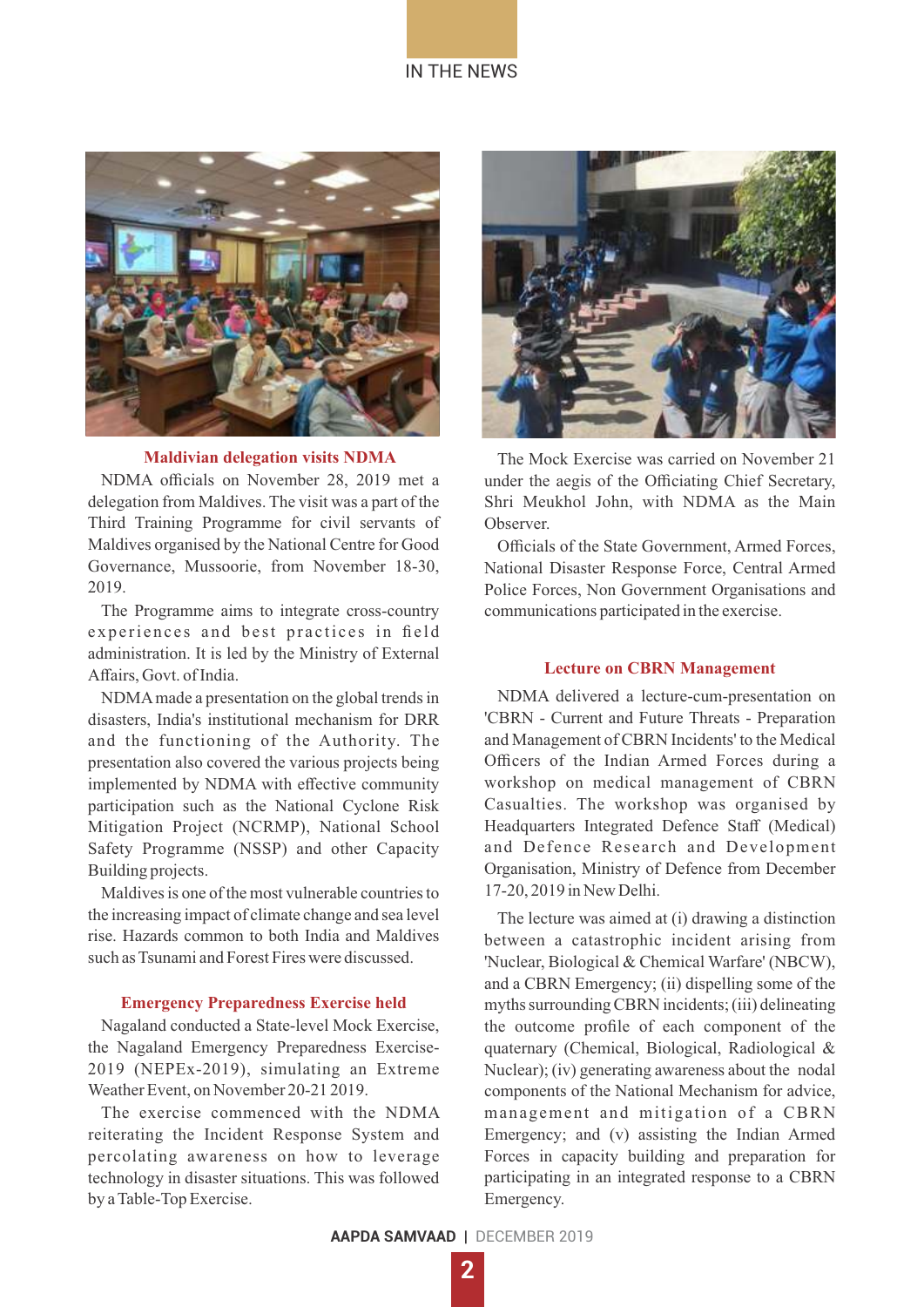IN THE NEWS

**Training programme forCBRN emergencies**

NDMA conducted a basic five-day training programme at the Chennai Port Trust from December 9-13, 2019. The programme was aimed at enhancing the preparedness of Seaport Emergency Handlers (SpEHs) to respond to CBRN emergencies at the seaports.

CBRN emergencies pertain to threats emanating due to Chemical, Biological, Radiological and Nuclear material.

The training programme was conducted in collaboration with the Indian Port Association and Institute of Nuclear Medicine & Allied Sciences (INMAS).

The programme consisted of lectures as well as field training, including live demonstrations of detection and decontamination including use of Personal Protective Equipment (PPE). Besides equipping the SpEHs to handle CBRN emergencies, the training programme also enabled them to provide medical first aid and initial psycho-social support.

Participants representing various agencies responsible for operation and maintenance of the seaport were trained on various aspects of CBRN emergencies. Working level staff were sensitized on the subject in a half-day module.

## **Int'l Conference on "Landslides Risk Reduction and Resilience-2019"**

The First International Conference on "Landslides Risk Reduction and Resilience" was held in New Delhi on November 28, 2019. It was inaugurated by the Union Minister of State for Home Affairs, Shri G. Kishan Reddy.

Shri Reddy called for developing technology to anticipate disasters like landslides and develop infrastructure to quickly respond to minimise the damage.

The Minister, while congratulating the National Institute of Disaster management (NIDM) for organizing the first of its kind conference in the country, called for making extensive collaborative programmes involving international community and all the stakeholders at national, state and regional levels to address landslide risk.



Executive Director, NIDM; Member Seceretry, NDMA; Members, NDMA; and Joint Secretary (Disaster Management at MHA) were present on the occasion. Besides, scientists, engineers, technologists, planners, developers, administrators, policy makers from different States as well as other from countries participated in the conference.

## **Meeting on 'Emerging challenges in mitigating air pollution' held**

Air pollution is one of the major challenges today and poses a substantial risk to human well-being. To raise its awareness about specific measures being implemented to address pollution in the National Capital Region(NCR), NDMA held a meeting with various stakeholders on December 10, 2019.

All the major implementing agencies briefed the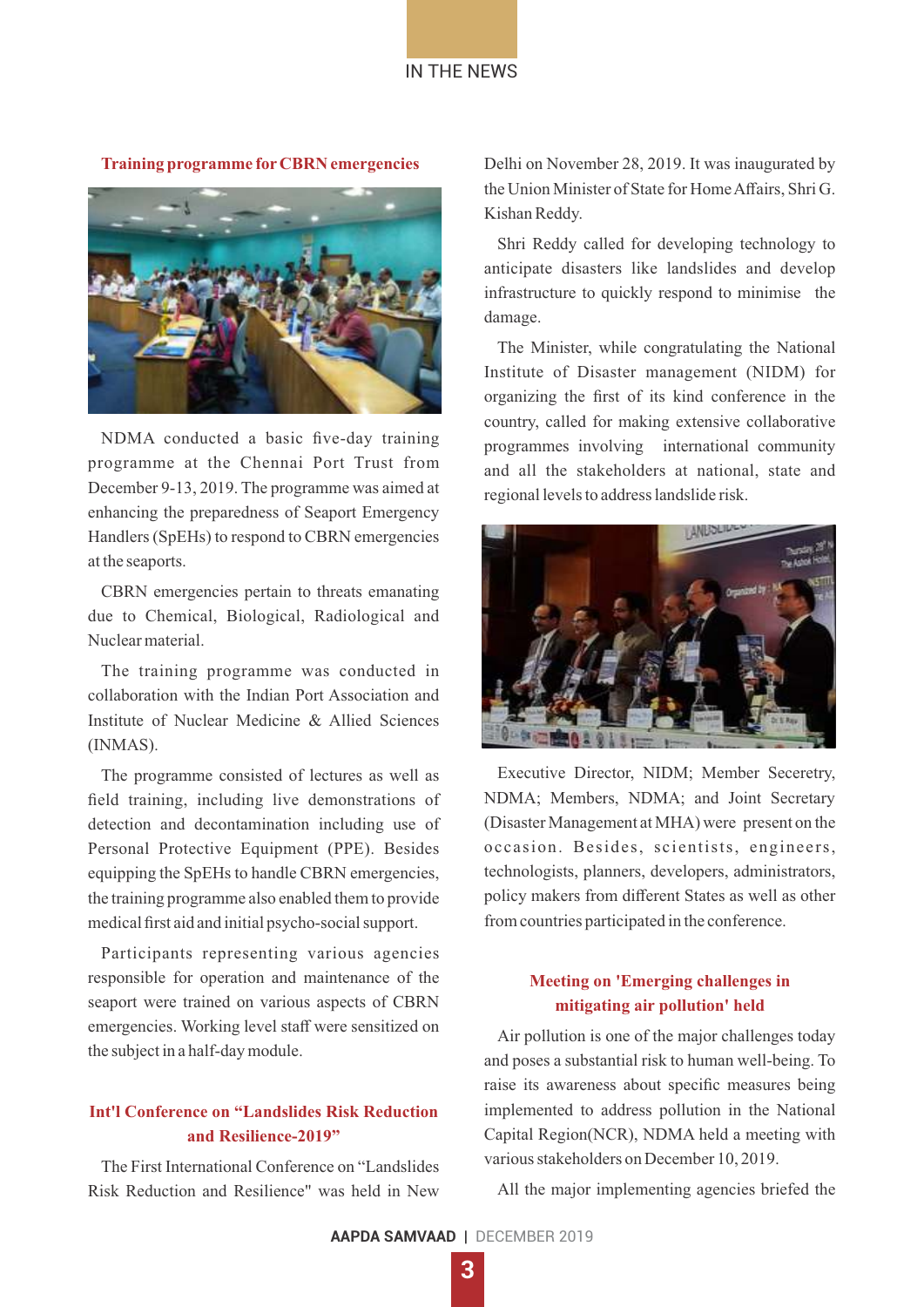#### IN THE NEWS



Authority about the progress made to control air pollution. NDMA observed that while the data over the last few years points out improvement in the situation, a lot needs to be done. Concerned Ministries / State Governments were requested to keep NDMAinformed of the progress made towards reducing Air pollution and highlight coordination issues, if any.

### **Consultation on Women and Children in Disaster**

The National Commission for Women organised a consultation on the need of a policy for women and children in a disaster on December 17, 2019 in New Delhi.

Shri G. V. V. Sarma, Member Secretary, NDMA mentioned that the National Disaster Management Policy has gender-sensitive elements wherein all aspects of welfare of women & children are taken care of. He said that the Ministry of Women and



Child Development (WCD) is the nodal Ministry for issues concerning women and children and more aspects the can be added to Disaster Management Policy with its recommendations.

#### **Preparatory Meeting for BIMSTEC DMEx-2020**

A two-day preparatory meeting for the second BIMSTEC Disaster Management Exercise - 2020 was conducted on November 14-15, 2019 in Puri, Odisha. Representatives from all seven member nations of Bay of Bengal Initiative for Multi-Sectoral Technical and Economic Cooperation (BIMSTEC) - Bangladesh, India, Myanmar, Sri Lanka, Thailand , Nepal and Bhutan - participated in the meet.



The aim of the meeting was to work out the modalities and requirements for the BIMSTEC DMEx -2020, scheduled to be held in February this year. The conduct of Table Top Exercise, Field Training Exercise and After Action Review were discussed.

BIMSTEC is rich in cultural heritage but prone to disasters, said Lt. Gen. (Retd.) N. C. Marwah, Member, NDMA. He emphasised on the need for comprehensive and systematic action to ensure the safety of heritage sites during a disaster.

The BIMSTEC DMEx -2020 will test the existing emergency procedures for notification, preparedness and emergency response in a coordinated manner during a major earthquake scenario at cultural heritage site. This will also test inter-agency coordination.

**AAPDA SAMVAAD** | DECEMBER 2019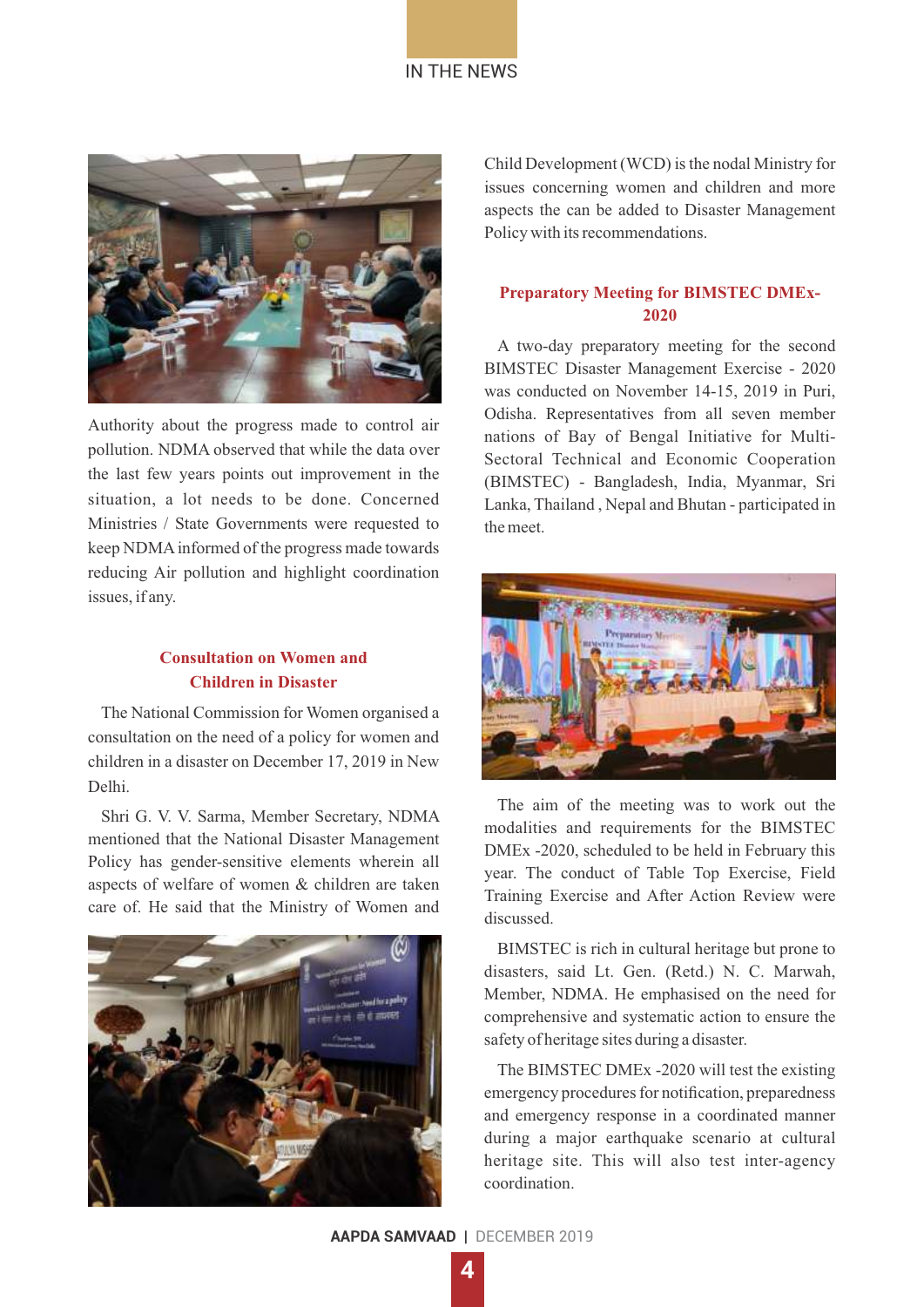

# **SCO Joint Exercise -2019**

pproximately 40% of the global population lives in the region that forms the Shanghai Cooperation Organisation. With about 22% of the global geographical area, the region contributes 20 % to the global GDP. As the region represents today's fastest growing economies in the world, it is natural that SCO countries - Republic of India, Republic of Kazakhstan, the People's Republic of China, the Kyrgyz Republic, the Islamic Republic of Pakistan, the Russian Federation, the Republic of Tajikistan and the Republic of Uzbekistan - come together to reduce their disaster risks.

**AAPDA SAMVAAD** | DECEMBER 2019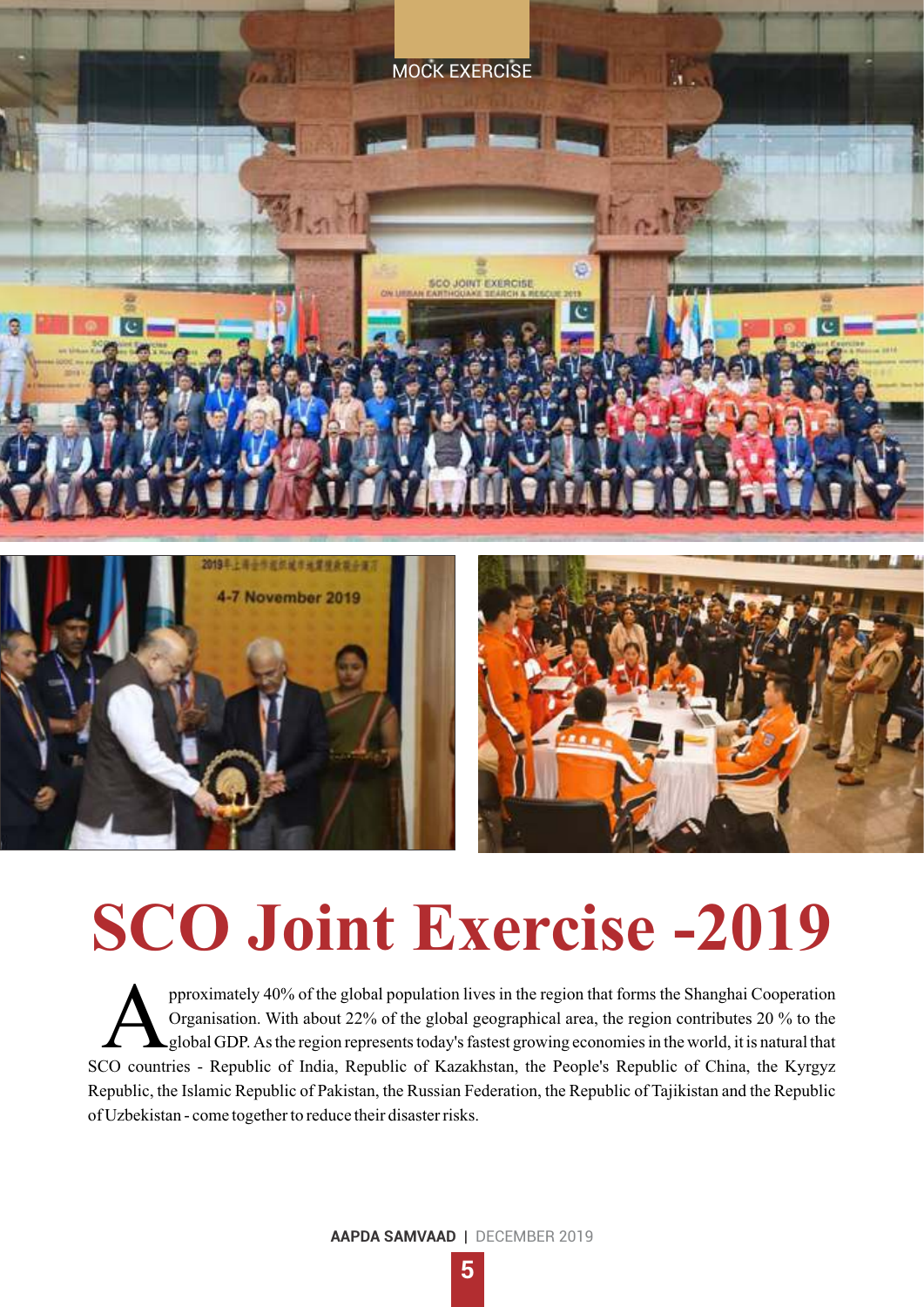#### MOCK EXERCISE



During the 9th meeting of the Heads of Departments of SCO countries dealing with the prevention and elimination of emergency situations, held at Kyrgyzstan in August, 2017, India volunteered to organize the "Shanghai Cooperation Organization Joint Exercise on Urban Earthquake Search & Rescue- 2019" for the region. In line with that, a four-day exercise was conducted by the National Disaster Response Force (NDRF) as the lead agency from November 4-8, 2019 in New Delhi.

Inaugurating the exercise, Union Home Minister Shri Amit Shah said that this joint exercise will be very useful for improving the collective preparedness and building a common understanding of internationally recognized procedures to coordinate post-earthquake responses. Establishing the centrality of SCO Nations in tackling disasters, Shri Shah said that none of the global targets on reducing disaster losses - whether they are enshrined in the Sendai Framework or Sustainable Development Goals - can be met by 2030, unless achieved by the SCO countries.

The aim of the exercise was "to also provide an opportunity to enhance the coordination and cooperation involving multiagency operations in an earthquake scenario". Internationally recognized procedures were used during joint search and rescue



exercises. In addition, participants also shared best practices to strengthen regional response system, mutual cooperation and coordination.

Mongolia participated in the exercise as an observer. In addition representatives from International Search and Rescue Advisory Group (INSARAG), United Nations Development Programme (UNDP), United Nations Children's Fund (UNICEF) and World Health Organisation (WHO) also participated in this simulation exercise.

Addressing the participants at the Valedictory Session, Minister of State for Home Affairs, Shri Nityanand Rai, said that organizing such exercises will boost our process and standardization and strengthen the response efficiency.

#### *Meeting on Prevention and Elimination of Emergency Situations*



*The tenth Meeting of the Heads of Departments of Member States of the Shanghai Cooperation Organization, dealing with prevention and elimination of emergency situations, was held in New Delhi on November 8, 2019. The meeting was chaired by the Union Minister of Home Affairs, Shri Amit Shah.*

*The delegation heads delivered reports on the major emergencies that happened in the SCO Member States. They also exchanged opinions on future cooperation in Prevention and Elimination of Emergency Situations within the SCO framework.*

*Based on these reports, the parties agreed on the need to step up their joint efforts to strengthen cooperation and provide assistance in the field of Prevention of Emergency Situations and provide assistance. They would continue to promote their interaction to implement the agreements reached within the framework of the organization.*

*The Action Plan to implement the intergovernmental SCO agreement on emergency relief cooperation in 2020-2021wasalsoapprovedduringthemeeting.*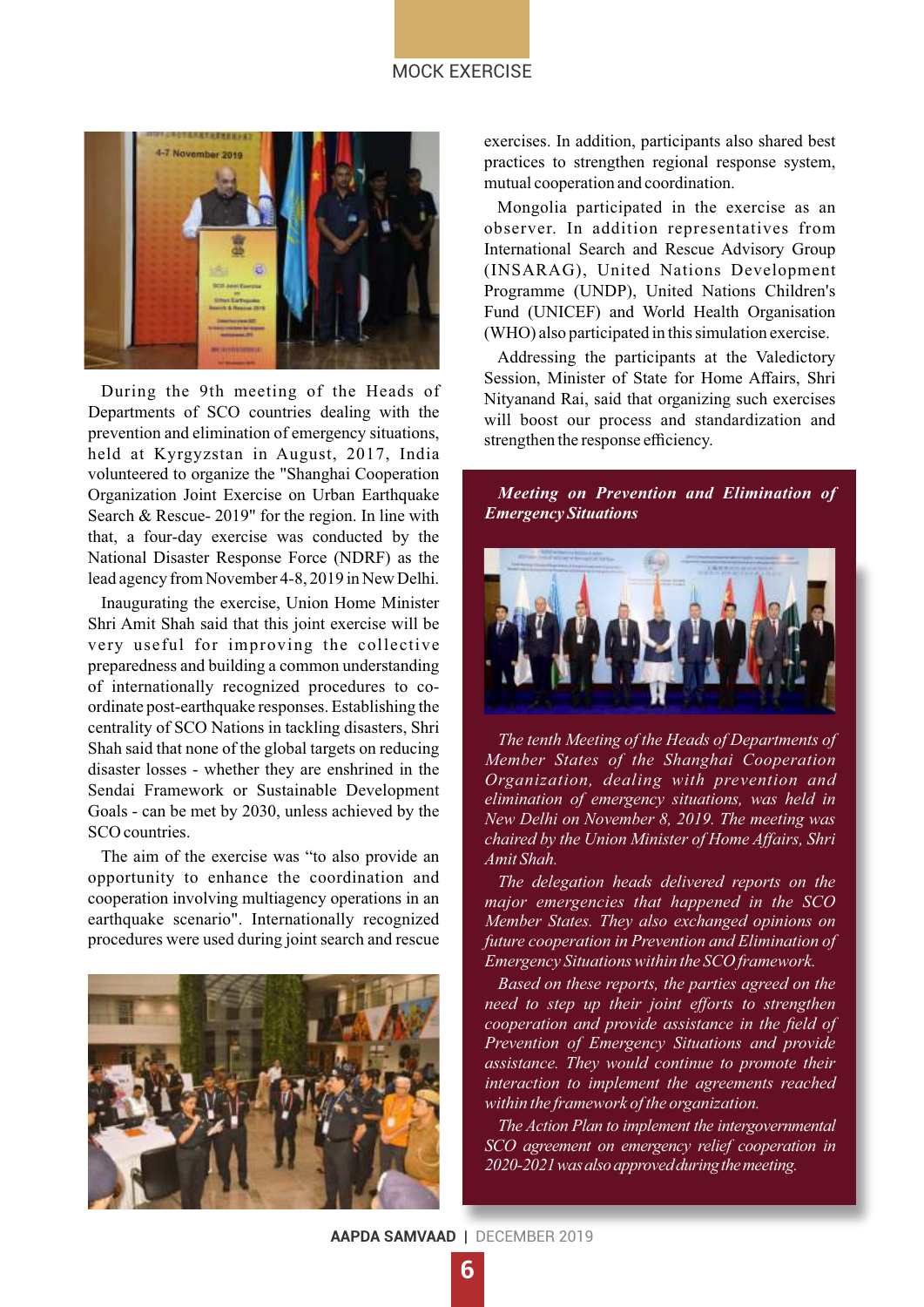

# **Preparing for HEAT WAVE 2020**

eat wave develops gradually, adversely affects humans, animals, crops and even causes death. In fact, it has emerged as one of the major severe weather events around the globe in recent years. The years 2015, 2016, 2017 and 2018 have been confirmed as the four warmest years on record. In 2019, unlike earlier years, even night temperatures refused to come down.

**AAPDA SAMVAAD** | DECEMBER 2019

 **7**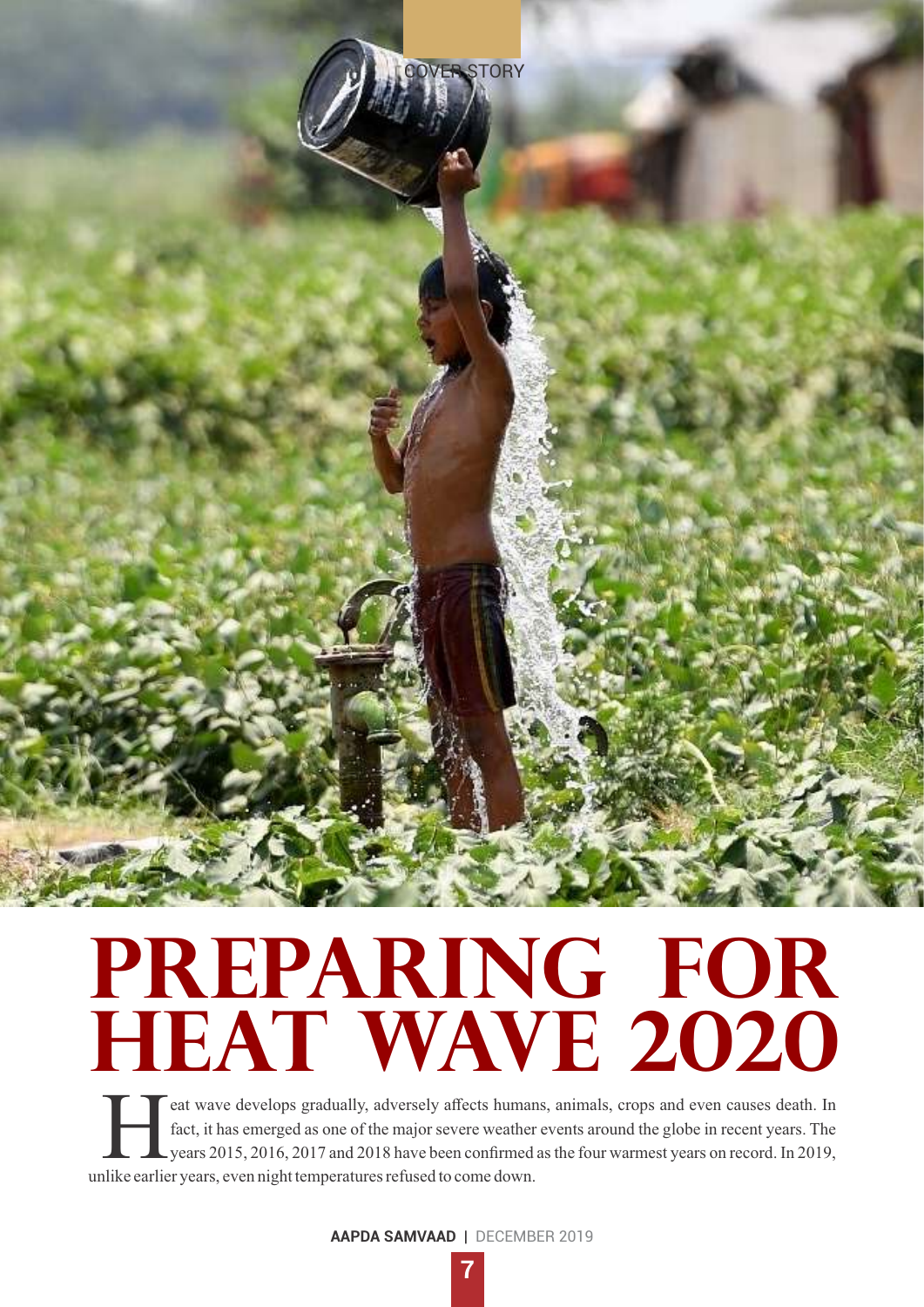#### COVER STORY

India too is experiencing increased instances of heat waves every year - 23 States were affected by heat waves in 2019, up from 19 in 2018. Many cities recorded all-time high temperatures, exceeding 45 degrees Celsius in some of the worst-affected States. We had to prepare for harsher heat waves in 2020.

Earlier, NDMA used to organise its national workshops on heat wave in collaboration with State Governments in February (2017 at Hyderabad, Telangana; 2018 at Vijayawada, Andhra Pradesh; and 2019 at Nagpur, Maharashtra) as the heat wave onslaught in the country typically starts by the latter half of March. This time, the planning and preparedness had to start even earlier. Consequently, the fourth National Workshop on Heat Wave was organised on December 5-6, 2019, in collaboration with the Government of Karnataka.



Speaking on the occasion, Shri G. V. V. Sarma, Member Secretary, NDMA, stated that Climate Change has led to the rise of average summer temperature by 0.5 degrees Celsius in past five years. Since 2016, much has been done already with the active involvement of different state governments and civil society. Shri Sarma was referring to the release, updation and effective implementation of the National Guidelines on Heat Wave, preparation of Heat Action Plans by vulnerable States and cities, regular follow-up and monitoring by NDMA, extensive awareness generation campaigns and preparedness workshops in 2017, 2018 and 2019.

The number of deaths due to heat wave related illnesses has reduced drastically 2016 onwards. However, there is no scope for complacency, he said.

Besides sensitising the States to the need of updating and implementing specific Heat Action Plans, this workshop also discussed the integration

#### *What is a heat wave?*

*Heat wave is a period of abnormally high temperatures, more than the normal maximum temperature that occurs during the premonsoon (April to June) summer season. The extreme temperatures and resultant atmospheric conditions adversely affect people living in regions reeling under heat wave conditions as they may cause dehydration, heat exhaustion, physiological stress and sometimes even death.*

of various development plans into heat action plans, increasing forest coverage and green areas to reduce heat wave risk well as climate change impacts.

Some vulnerable States shared their experiences and best practices to help other stakeholders prepare and implement their Heat Action Plans. The success stories from these States emphasised the importance of advanced planning, better preparedness and timely intervention.

Over the two days, stakeholders discussed the road map for further reducing the adverse effects of heat wave in 2020. We are hopeful that this timely intervention and effective communication campaigns will empower vulnerable communities to deal with the deadly heat waves.•

#### *Technical Sessions*

- *Climate change and Planning Heat wave risk reduction*
- $\cdot$  *Early warning, forecasting and Preparedness for heat wave*
- **•** *Experience Sharing & lessons learnt for heat wave mitigation measures*
- *Capacity building &Enhancing effective response to Heat wave*
- *Inter agency coordination and effective governance*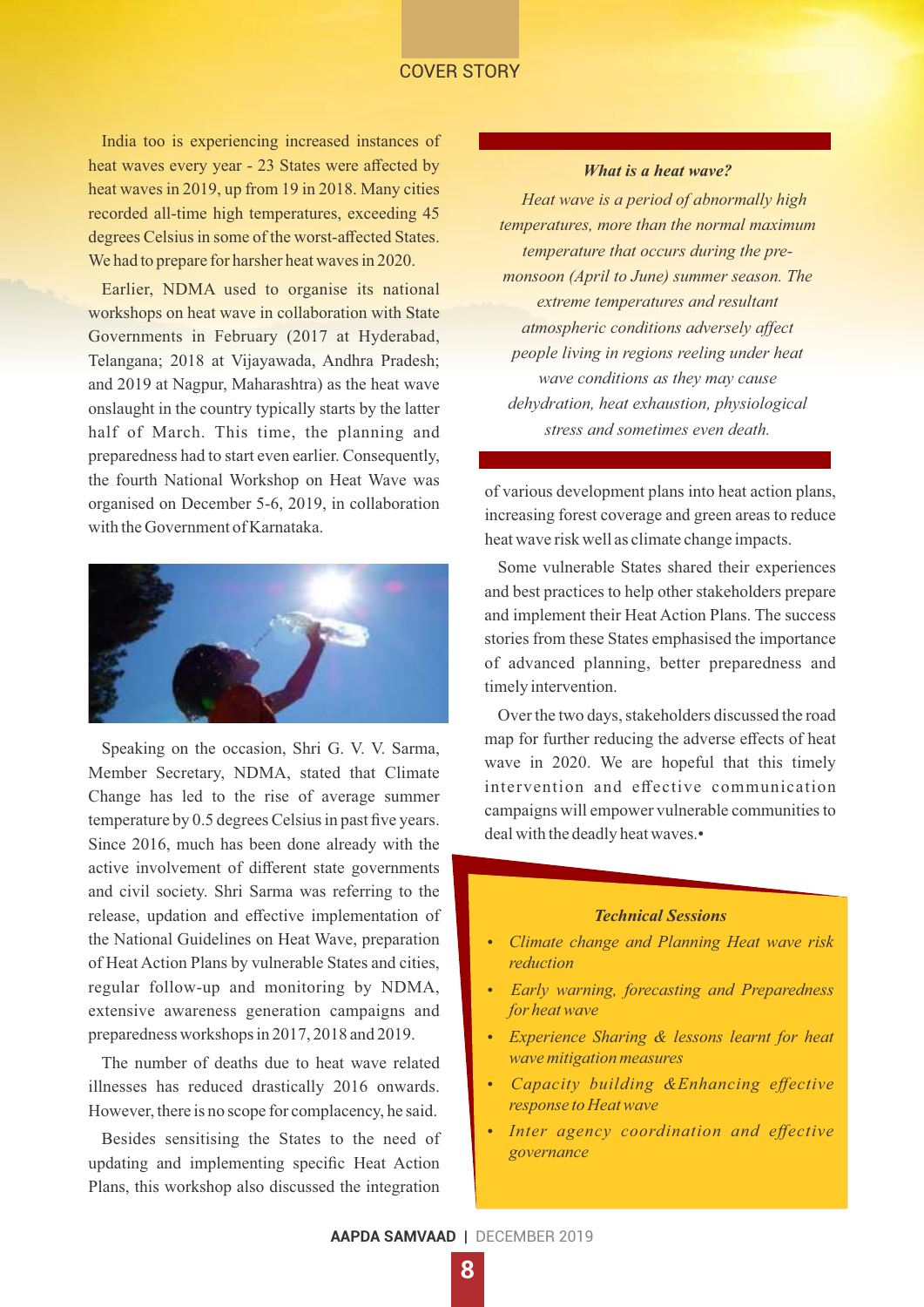### COVER STORY

# **How to care for cattle during a heatwave?**



Extreme heat causes significant stress to livestock. Keeping an eye on weather forecasts and developing a mitigation plan for the heatwave season is crucial to their well-being. Use these simple tips to keep them safe during a heatwave.

- Keep animals in shade and give them plenty of clean and cold water to drink. Water intake increases 40 to 50 per cent during the summers.
- Do not make them work between 11am to 4pm.
- Cover the shed roof with straw, paint it white or plaster with dung-mud to reduce temperature.
- Use fans, water spray and foggers in the shed.
- During extreme heat, spray water and take cattle to a water body to cool off.
- Give them green grass, protein-fat bypass supplement, mineral mixture and salt. Make them graze during cooler hours.
- In case of a sunstroke, take them to a veterinary hospital immediately.

# **For a cooler home during Heatwave?**

It may not be possible to halt the onslaught of a heat wave but it is very well possible to reduce its effects. Here are some simple, effective and lowcost solutions to ensure your home stays cool through the scorching summers:

- Use solar reflective white paint and cool roof technology. It will reflect more sunlight and absorb less heat, thus reducing the amount of heat conducted to your home. Studies have shown that cool roofs can be up to 30 degrees Celsius cooler than conventional roofs and can bring the indoor temperatures down by 3-5 degrees Celsius.
- Use dark colour curtains, tinted glass/ shutters or sunshade through the day. Keep your windows, especially those right opposite another, open during mornings and late evenings when the air is comparatively cooler.
- Go for green roofs, green walls and indoor plants. They reduce heat by cooling the building naturally and reducing air-conditioning requirements. You can also keep haystacks on roofs.
- Install temporary window reflectors such as aluminium foil-covered cardboard to reflect heat back outside.
- Use energy-efficient appliances, clean fuel and alternative sources of energy. Turn off lights when not in use – they radiate heat and fuel your power bills too.
- Maintain AC temperature at 24 degrees or higher. This will reduce your electricity bill and keep you healthier.
- If possible, use natural materials such as lime or mud to coat walls.



**AAPDA SAMVAAD** | DECEMBER 2019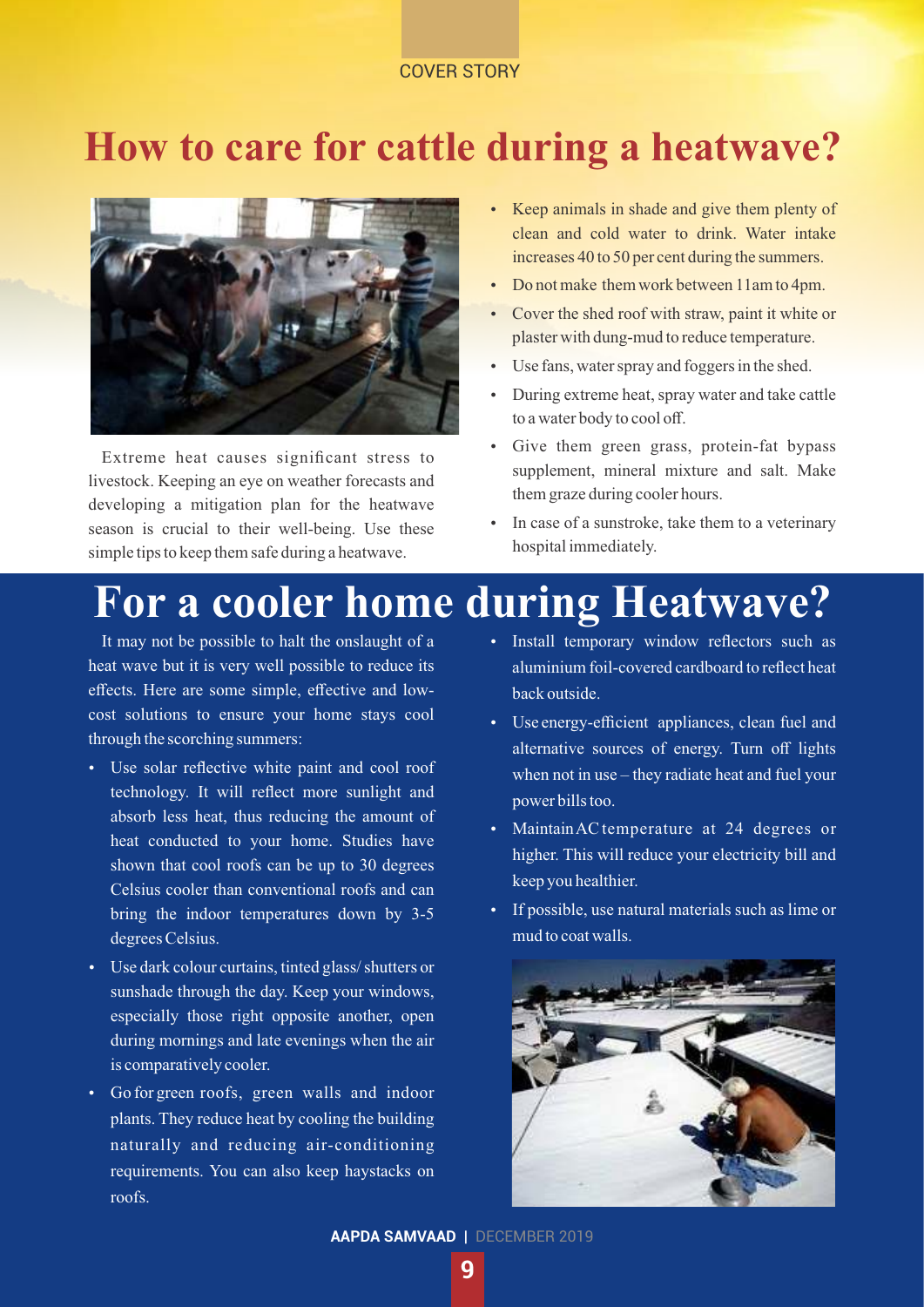

# Acommunicable disease is one that spreads from one person to another through a variety of ways that include:

physical contact with an infected person, contact with a contaminated surface/ object/ food/ water, breathing in an airborne virus; or by being bitten by a vector. Here are some simple Do's and Don'ts to follow to prevent communicable diseases from spreading:

### **BEFORE**

- Watch television, listen to radio, or surf the Internet for official news of any outbreak.
- Practice good hygiene and keep your premises clean.
- Use mosquito nets/repellents at night.
- Boil water before drinking. Chlorinate it, if possible.
- Thoroughly wash all vegetables/fruits before cooking/eating.
- Use insecticides to contain the vectors.
- Don't consume stale and/or contaminated food products.
- Immediately report any sickness with unusual and/or suspicious symptoms in the family/ neighbourhood to health authorities.
- Seek medical attention if you are sick; keep a stock of your regular prescribed medicines.

#### **DURING**

- Keep distance from and avoid direct contact with the affected person.
- Avoid going to crowded areas.
- Use a respiration mask for protection.

#### **AFTER**

- Follow official instructions and help authorities dispose of contaminated items such as food, poultry, crops, vectors and other materials, if advised.
- Ensure that all the required immunizations are done and necessary precautions taken.
- 

**AAPDA SAMVAAD** | DECEMBER 2019

 **10**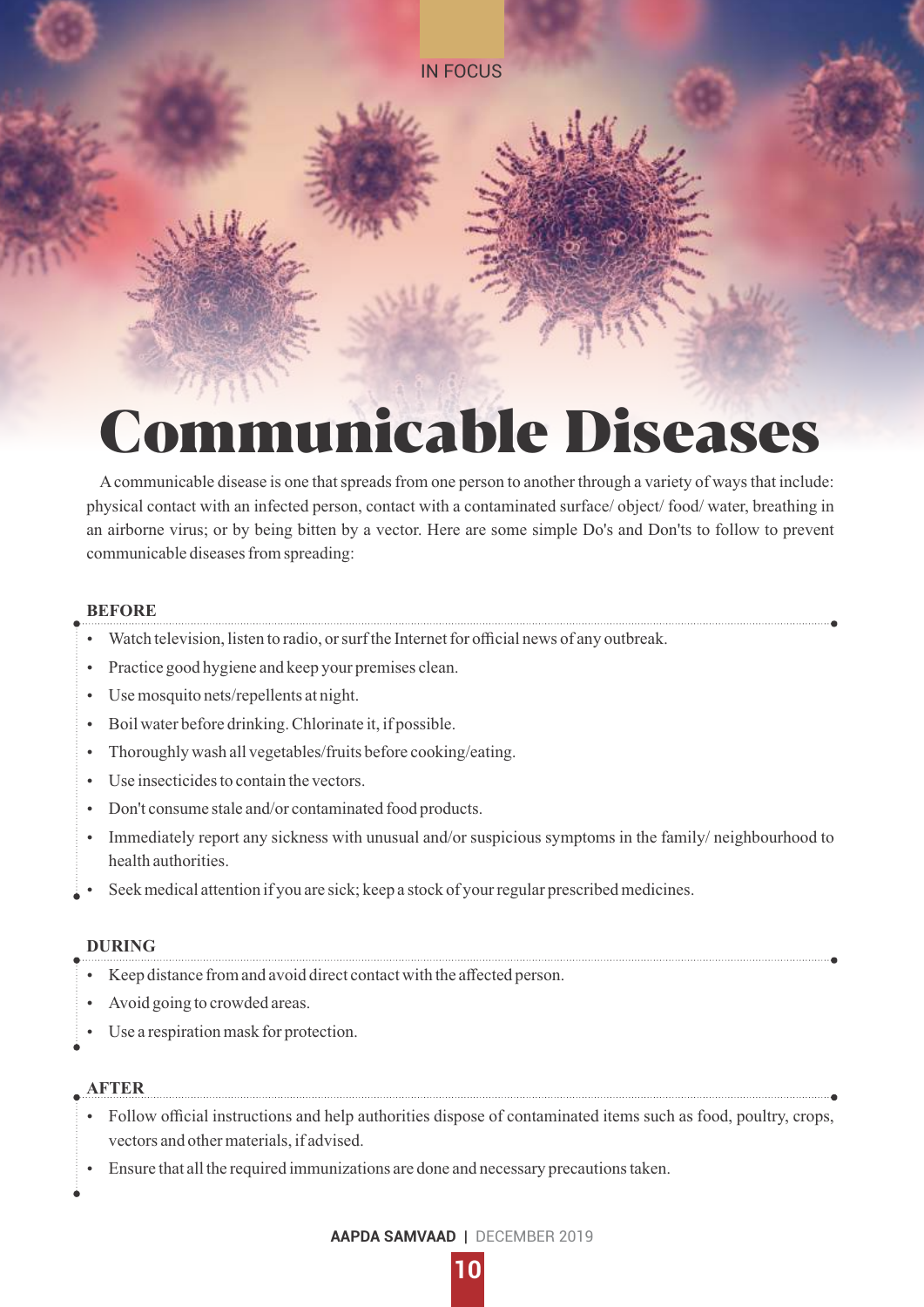

# Protect yourself from Coronavirus

*The 2019 Novel Coronavirus was first identified in Hubei Province, China. Hundreds of cases have been confirmed and more cases are being identified in a number of countries. It is a rapidly evolving situation and demands preparedness from each one of us. Follow these simple precautions to considerably reduce the risk of infection:*

> *Clean hands with soap and water or alcohol-based hand rub.*



*Cover nose and mouth when coughing and sneezing with a tissue or flexed elbow.*

*Avoid close contact with anyone with cold or flu-like symptoms.*





*Thoroughly cook meat and eggs.*

*Avoid unprotected contact with live wild or farm animals.*



**AAPDA SAMVAAD** | DECEMBER 2019

 **11**